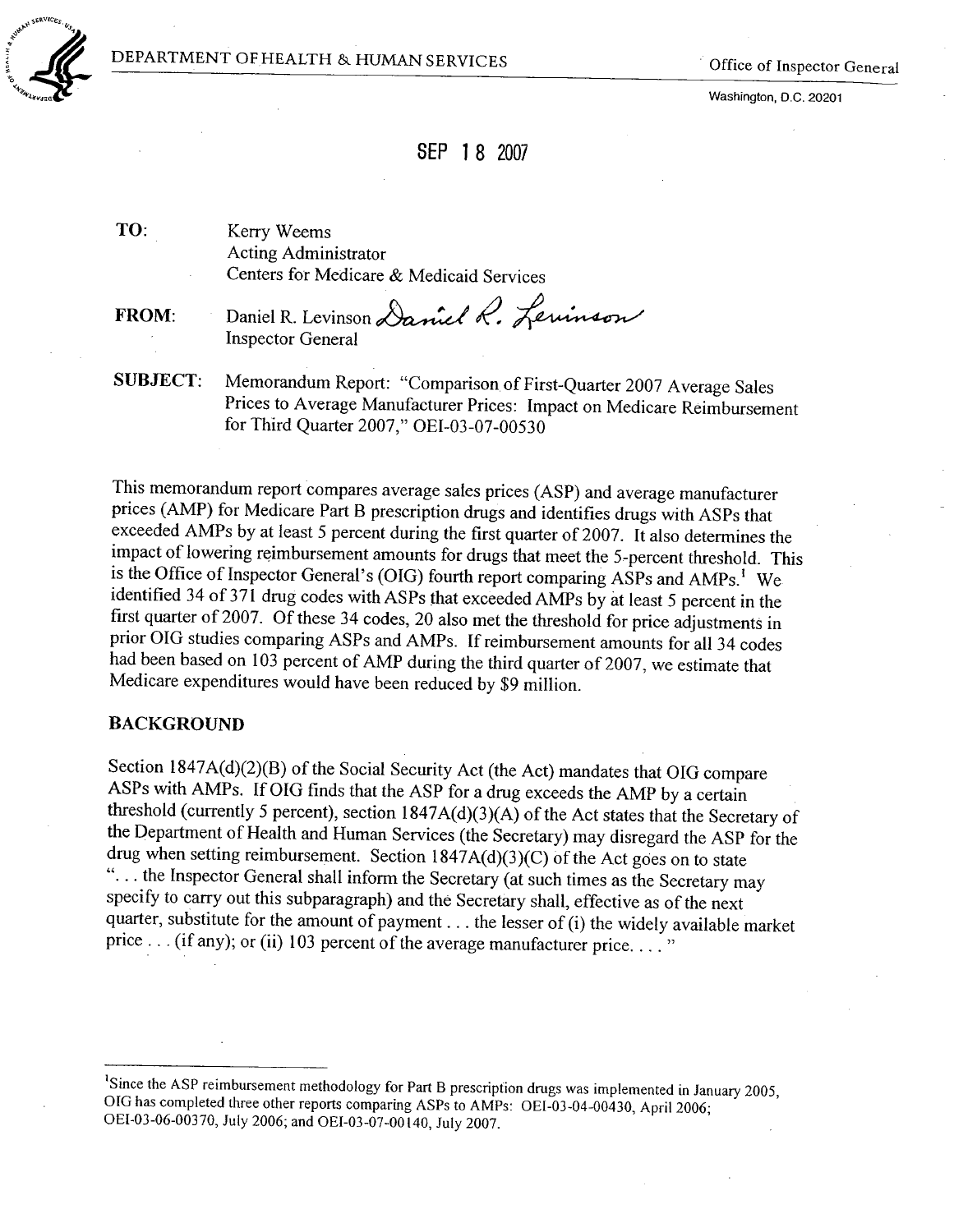Page 2 – Kerry Weems

### **Medicare Part B Coverage of Prescription Drugs**

Medicare Part B covers only a limited number of outpatient prescription drugs. Covered drugs include injectable drugs administered by a physician; certain self-administered drugs, such as oral anticancer drugs and immunosuppressive drugs; drugs used in conjunction with durable medical equipment; and some vaccines.

### **Medicare Part B Payments for Prescription Drugs**

The Centers for Medicare & Medicaid Services (CMS) contracts with private companies, known as carriers, to process and pay Medicare Part B claims, including those for prescription drugs. To obtain reimbursement for covered outpatient prescription drugs, physicians and suppliers submit claims to their carriers using procedure codes. CMS established the Healthcare Common Procedure Coding System (HCPCS) to provide a standardized coding system for describing the specific items and services provided in the delivery of health care. In the case of prescription drugs, each HCPCS code defines the drug name and dosage size but does not specify manufacturer or package size information.

Medicare and its beneficiaries spent about \$11 billion for Part B drugs in 2006. Although Medicare paid for more than 650 outpatient prescription drug HCPCS codes that year, the majority of spending for Part B drugs was concentrated on a relatively small subset of those codes. In 2006, 56 codes represented 90 percent of the expenditures for Part B drugs, with only 11 of these drugs representing half of the total Part B drug expenditures.

#### **Reimbursement Methodology for Part B Drugs and Biologicals**

Since January 2005, Medicare Part B has been paying for most covered drugs using a reimbursement methodology based on  $ASPs<sup>2</sup>$ . Section 1847A(c) of the Act, as added by the Medicare Prescription Drug, Improvement, and Modernization Act of 2003, Public Law 108-173, defines an ASP as a manufacturer's sales of a drug to all purchasers in the United States in a calendar quarter divided by the total number of units of the drug sold by the manufacturer in that same quarter. The ASP is net of any price concessions, such as volume discounts, prompt pay discounts, cash discounts, free goods contingent on purchase requirements, chargebacks, and rebates other than those obtained through the Medicaid drug rebate program.<sup>3</sup> Sales that are nominal in amount are exempted from the ASP calculation, as are sales excluded from the determination of "best price" in the Medicaid drug rebate program. $45$ 

 $\overline{a}$ 

 reimbursed for covered drugs based on the lower of either the billed amount or 95 percent of the average  $2 \text{ In } 2004$ , the reimbursement amount for most covered drugs was based on 85 percent of the average wholesale price as published in national pricing compendia, such as the "Red Book." Prior to 2004, Medicare Part B wholesale price.

 $3$  Section 1847A(c)(3) of the Act.

<sup>&</sup>lt;sup>4</sup> Pursuant to section 1927(c)(1)(C)(i) of the Act, "best price" is the lowest price available from the manufacturer during the rebate period to any wholesaler, retailer, provider, health maintenance organization, nonprofit entity, or governmental entity within the United States, with certain exceptions.

 $5$  Section 1847A(c)(2) of the Act.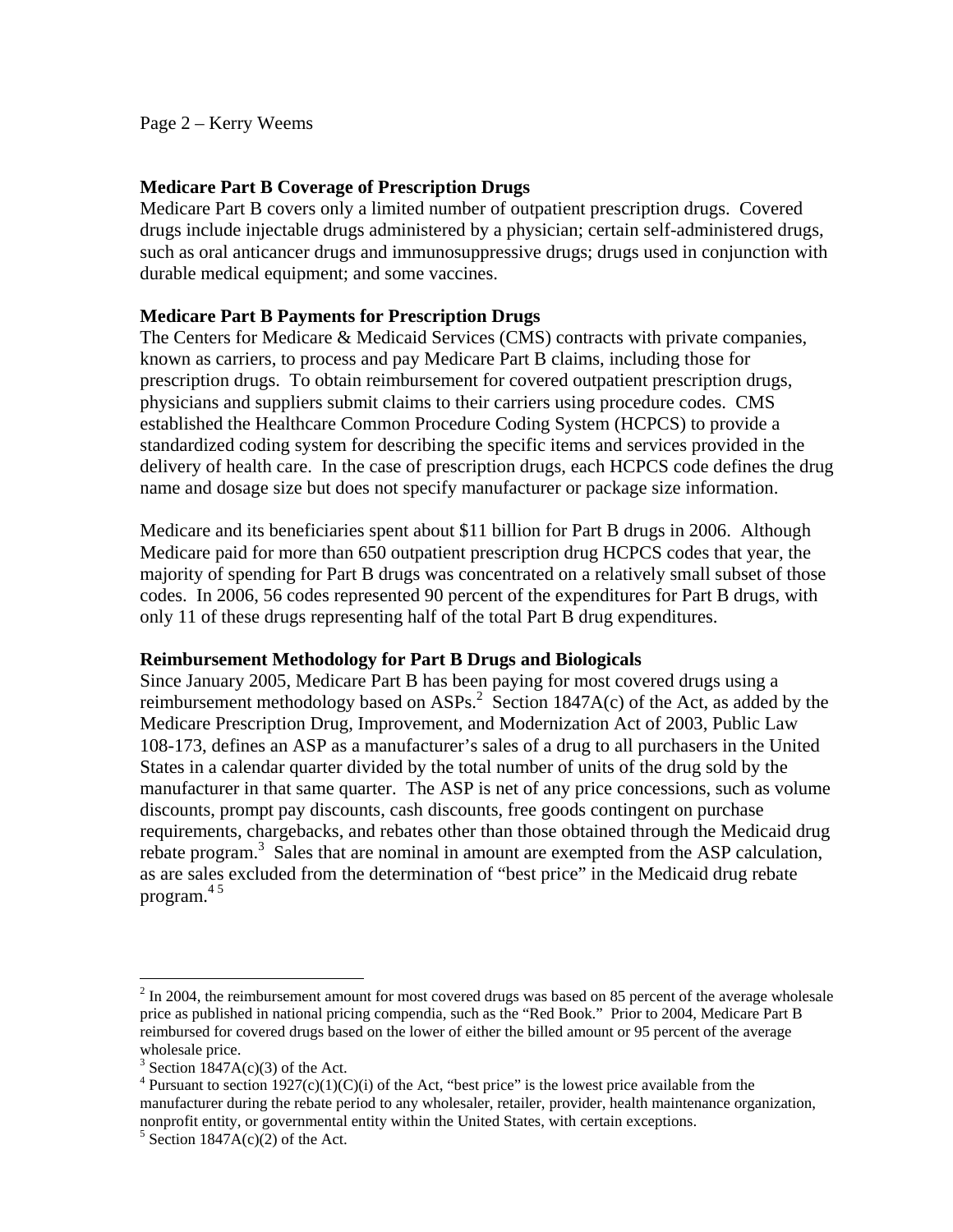#### Page 3 – Kerry Weems

Manufacturers report ASPs by national drug codes (NDC), which are 11-digit identifiers that indicate the manufacturer of the drug, the product dosage form, and the package size. Manufacturers must provide CMS with the ASP and volume of sales for each NDC on a quarterly basis, with submissions due 30 days after the close of each quarter.<sup>6</sup>

Because Medicare Part B reimbursement for outpatient drugs is based on HCPCS codes rather than NDCs, and more than one NDC may meet the definition of a particular HCPCS code, CMS has developed a file that "crosswalks" manufacturers' NDCs to HCPCS codes. CMS uses information in this crosswalk to calculate volume-weighted ASPs for covered HCPCS codes.

First-quarter 2007 ASP submissions from manufacturers served as the basis for third-quarter 2007 Medicare allowances for most covered drug codes. Under the ASP pricing methodology, the Medicare allowance for most Part B drugs is equal to 106 percent of the ASP for the HCPCS code. Medicare beneficiaries are responsible for 20 percent of this amount in the form of coinsurance.

### **The Medicaid Drug Rebate Program and Average Manufacturer Prices**

due 30 days after the close of each quarter.<sup>7</sup> For Federal payment to be available for covered outpatient drugs provided under Medicaid, sections  $1927(a)(1)$  and  $(b)(1)$  of the Act mandate that drug manufacturers enter into rebate agreements with the Secretary and pay quarterly rebates to State Medicaid agencies. Under these rebate agreements and pursuant to section 1927(b)(3) of the Act, manufacturers must provide CMS with the AMP for each of their NDCs on a quarterly basis, with submissions

As generally defined in section  $1927(k)(1)$  of the Act, the AMP is the average price paid to the manufacturer for the drug in the United States by wholesalers for drugs distributed to the retail pharmacy class of trade. Prior to the passage of the Deficit Reduction Act of 2005 (DRA), Public Law 109-171, manufacturers were required to deduct customary prompt pay discounts when calculating AMPs. However, section  $6001(c)(1)$  of the DRA amended section  $1927(k)(1)$  of the Act such that AMPs must be determined without regard to customary prompt pay discounts, effective January 2007. In December 2006, CMS instructed manufacturers to exclude customary prompt pay discounts from their AMP calculations as of January  $2007<sup>8</sup>$  In July 2007, CMS published final rule 72 FR 39241-39242 (July 17, 2007), which implements section 6001(c)(1) of the DRA and clarifies the way in which the AMP must be calculated.

 $\overline{a}$ 

 $6$  Section 1927(b)(3) of the Act.

<sup>&</sup>lt;sup>7</sup> Pursuant to section  $6001(b)(1)(A)$  of the Deficit Reduction Act, manufacturers must also report AMPs on a monthly basis, effective January 2007. Drug manufacturers will continue to report quarterly AMP data in addition to their monthly submissions.

<sup>&</sup>lt;sup>8</sup> Medicaid Drug Rebate Program Bulletin for Participating Drug Manufacturers, Release No. 76, December 15, 2006.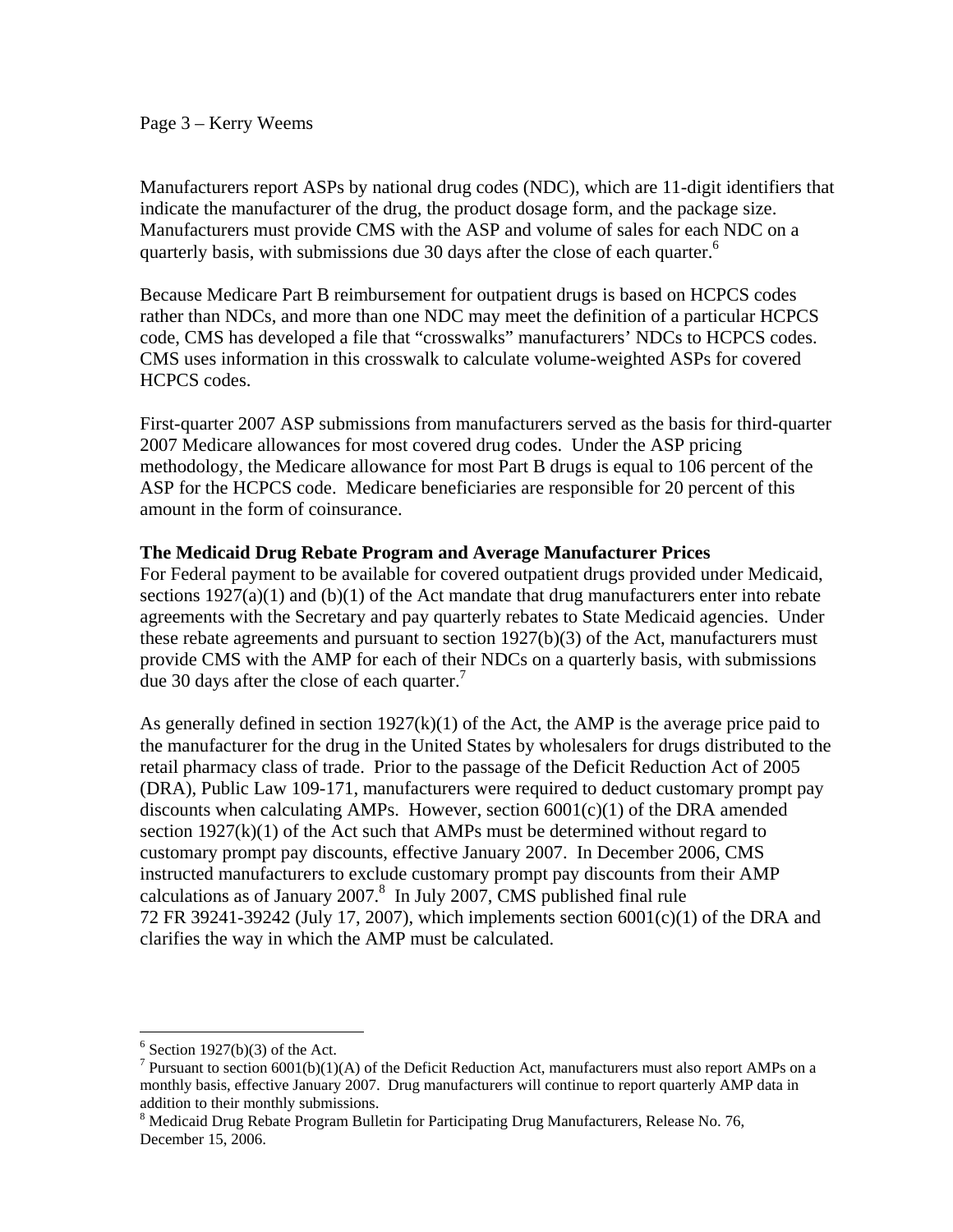#### Page 4 – Kerry Weems

The AMP is calculated as a weighted average of prices for all of a manufacturer's package sizes of a drug sold during a given quarter and is reported for the lowest identifiable quantity of the drug (e.g., 1 milligram, 1 milliliter, 1 tablet, 1 capsule).

#### **Office of Inspector General's Monitoring of Average Sales Prices and Average Manufacturer Prices**

in January 2005, OIG has completed three reports comparing ASPs and AMPs.<sup>9</sup> Since the ASP reimbursement methodology for Part B prescription drugs was implemented A description of each report is provided in Appendix A.

Although CMS has acknowledged the Secretary's authority to adjust ASP payment limits based on the findings of these studies, the agency has yet to make any changes to Part B drug reimbursement as a result of OIG's pricing comparisons. In commenting on OIG's most recent report, CMS expressed a desire to better understand fluctuating differences between ASPs and AMPs, with the intent of developing a process to adjust payment amounts based on the results of OIG's pricing comparisons.<sup>10</sup> However, CMS has not specified what, if any, steps it will take to adjust Medicare reimbursement amounts for drugs that meet the 5-percent threshold specified in section  $1847A(d)(3)$  of the Act.

# **METHODOLOGY**

We obtained from CMS NDC-level ASP data from the first quarter of 2007, which were used to establish Part B drug reimbursement amounts for the third quarter of 2007. In addition, we obtained the file that CMS used to crosswalk NDCs to their corresponding HCPCS codes. Both the ASP data and the crosswalk file were updated as of June 2007. We also obtained AMP data from CMS for the first quarter of 2007.

#### **Calculation of Volume-Weighted Average Sales Price**

As mentioned previously, Medicare does not base reimbursement for covered drugs on NDCs; instead, it uses HCPCS codes. Therefore, CMS uses ASP information submitted by manufacturers for each NDC to calculate a volume-weighted ASP for each covered HCPCS code. When calculating these volume-weighted ASPs, CMS includes only NDCs with ASP submissions that are deemed valid. We did not examine the NDCs that CMS opted to exclude from its calculation, nor did we verify the accuracy of CMS's crosswalk files.

As of June 2007, CMS had established prices for 517 HCPCS codes based on the ASP reimbursement methodology.<sup>11</sup> Reimbursement amounts for the 517 HCPCS codes were based on ASP data for 3,187 NDCs.

 $\overline{a}$ 9 OEI-03-04-00430, April 2006; OEI-03-06-00370, July 2006; and OEI-03-07-00140, July 2007.

<sup>10</sup> OEI-03-07-00140, July 2007.

 methodology. <sup>11</sup> Several Part B drugs, including certain vaccines and blood products, are not paid under the ASP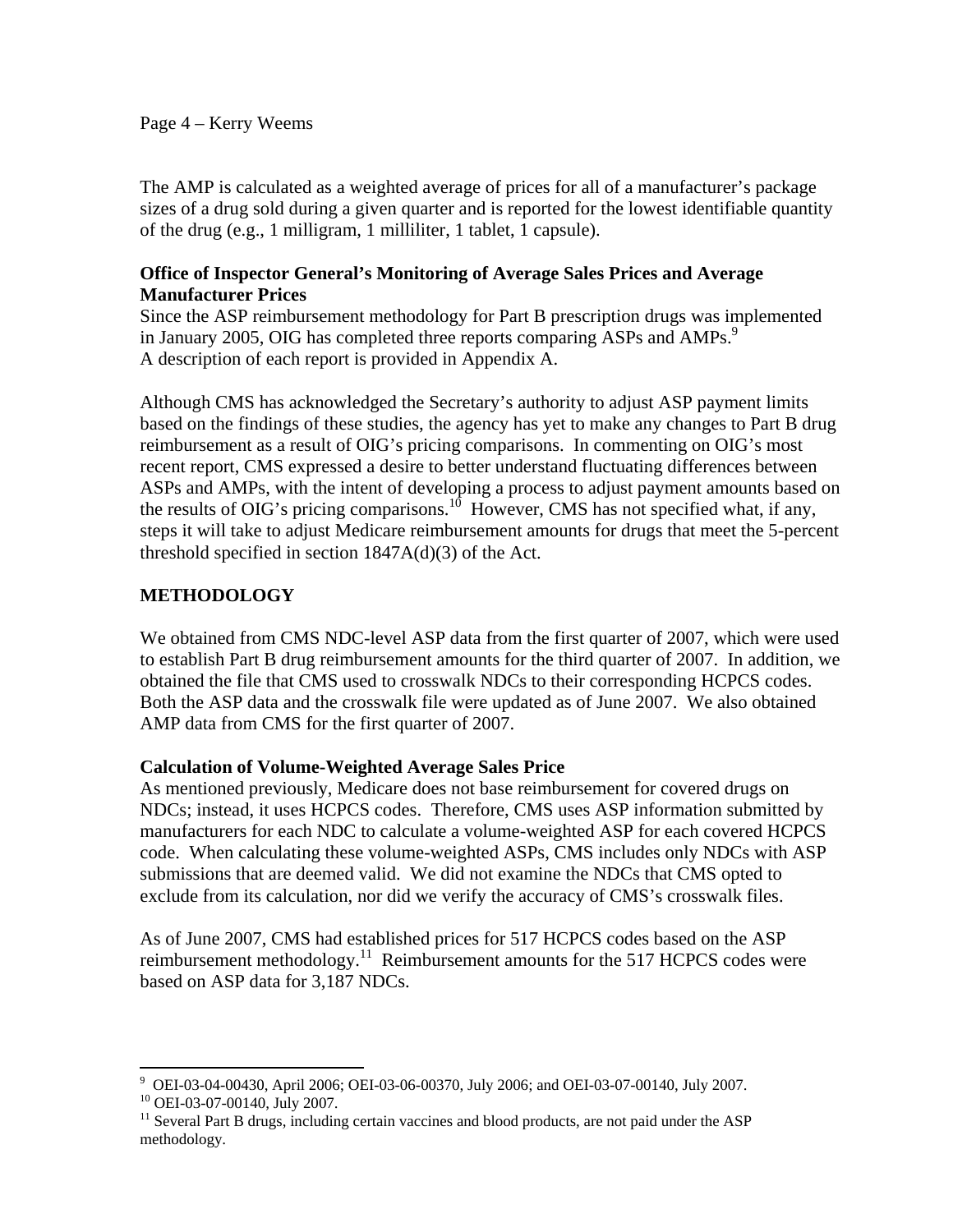#### Page 5 – Kerry Weems

To calculate the volume-weighted ASPs for these 517 codes, CMS used an equation that involves the following variables: the ASP for the NDC as reported by the manufacturer, the volume of sales for the NDC as reported by the manufacturer, and the number of billing units in the NDC as determined by CMS. The amount of the drug contained in an NDC may differ from the amount of the drug specified by the HCPCS code that providers use to bill Medicare. Therefore, the number of billing units in an NDC describes the number of HCPCS code units that are in that NDC. For instance, an NDC may contain a total of 10 milliliters of Drug A, but the corresponding HCPCS code may be defined as only 5 milliliters of Drug A. In this case, there are two billing units in the NDC. CMS calculates the number of billing units in each 11-digit NDC when developing its crosswalk files. A more detailed description of CMS's method of calculating volume-weighted ASPs is provided in Appendix B.

#### **Analysis of Average Manufacturer Price Data**

An AMP is reported for the lowest identifiable quantity of the drug contained in the NDC (e.g., 1 milligram, 1 milliliter, 1 tablet, 1 capsule). In contrast, an ASP is reported for the entire amount of the drug contained in the NDC (e.g., for 50 milliliters, for 100 tablets). To ensure that the AMP would be comparable to the ASP, it was necessary to convert the AMP for each NDC so that it represented the total amount of the drug contained in that NDC.

In making these conversions, we examined AMPs only for those 3,187 NDCs that CMS used in its calculation of volume-weighted ASPs for the 517 codes. If AMP data were not available for one or more of these NDCs, we excluded the corresponding HCPCS code from our analysis. We excluded a total of 141 HCPCS codes using this conservative approach. The remaining 376 HCPCS codes had AMP data for every NDC that CMS used in its calculation of volume-weighted ASPs. These 376 HCPCS codes represented 1,852 NDCs.

We then multiplied the AMPs for these 1,852 NDCs by the total amount of the drug contained in each NDC, as identified by sources such as the CMS crosswalk file, manufacturer Web sites, the "Red Book," and the Food and Drug Administration's NDC directory. We will refer to the resulting amounts as converted AMPs. For six NDCs, we could not successfully identify the amount of the drug reflected by the ASP and therefore could not calculate a converted AMP. These six NDCs were crosswalked to five HCPCS codes. We did not include these 5 HCPCS codes (40 NDCs) in our final analysis.

Using the converted AMPs for the remaining 1,812 NDCs, we then calculated volume-weighted AMPs for each of the codes using the same method that CMS uses to calculate volume-weighted ASPs. We calculated volume-weighted AMPs for a total of 371 HCPCS codes. We did not independently verify the accuracy of manufacturer-reported ASP and AMP data.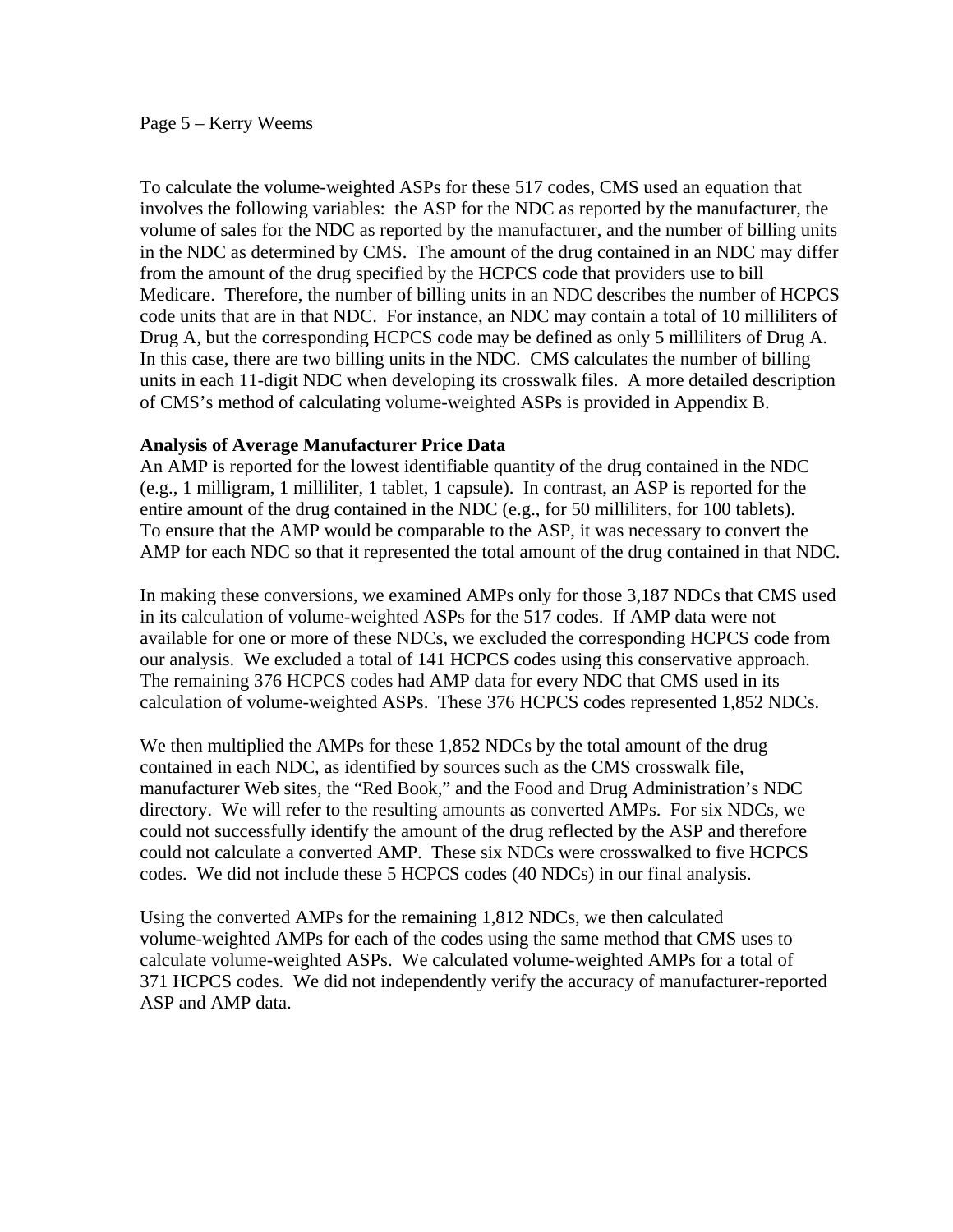#### Page 6 – Kerry Weems

#### **Comparing Volume-Weighted ASPs to Volume-Weighted AMPs**

For each of the 371 HCPCS codes included in our study, we then compared the volume-weighted ASPs and AMPs and identified codes with ASPs that exceeded AMPs by at least 5 percent.

For those HCPCS codes that met or exceeded the 5-percent threshold, we conducted a review of the associated NDCs to verify the accuracy of the billing unit information. According to our review, an NDC for one code had billing unit information in CMS's crosswalk file that may not have accurately reflected the number of billing units actually contained in the NDC. Because volume-weighted ASPs and AMPs are calculated using this billing unit information, we could not be certain that the result for this code was correct. Therefore, we did not include this code in our findings.

For the remaining HCPCS codes, we then estimated the monetary impact of lowering reimbursement to 103 percent of the AMP.<sup>12</sup> First, we calculated 103 percent of the volume-weighted AMP and subtracted this amount from the third-quarter 2007 reimbursement amount for the HCPCS code, which is equal to 106 percent of the volume-weighted ASP. To estimate the financial effect for the third quarter of 2007, we then multiplied the difference by one-fourth of the number of services that were allowed by Medicare for each HCPCS code in 2006, as reported in CMS's Part B Extract and Summary System  $(BESS)$ <sup>13</sup>. This estimate assumes that the number of services that were allowed by Medicare in 2006 remained consistent from one quarter to the next and that there were no significant changes in utilization between 2006 and 2007.

#### **Limitations**

 $\overline{a}$ 

In a February 2006 report entitled "Calculation of Volume-Weighted Average Sales Price for Medicare Part B Prescription Drugs" (OEI-03-05-00310), OIG stated that CMS's method for calculating the volume-weighted ASP is incorrect because CMS does not use billing units consistently throughout its equation. As a result of this finding, OIG recommended that CMS change its calculation of volume-weighted ASPs. Although CMS indicated that it may consider altering the ASP methodology, it has yet to do so.

OIG maintains that CMS calculates volume-weighted ASPs incorrectly and that this incorrect calculation results in reimbursement amounts that are inaccurate and inconsistent with the ASP payment methodology set forth in section 1847A(b)(3) of the Act. However, to be consistent with the payment methodology currently used by CMS, OIG has opted to use CMS's calculation method when comparing ASPs and AMPs.

 AMP. For the purposes of this study, we used 103 percent of the AMP to estimate the impact of lowering 103 percent of the AMP, the savings estimate presented in this report would have been greater. <sup>12</sup> Pursuant to section 1847A(d)(3) of the Act, if the ASP for a drug exceeds the AMP by at least 5 percent, the Secretary has authority to disregard the ASP pricing methodology for that drug and replace the payment amount for the drug code with the lesser of the widely available market price for the drug (if any) or 103 percent of the reimbursement amounts. If widely available market prices had been available for these drugs and lower than

<sup>&</sup>lt;sup>13</sup> At the time of extraction, 2006 BESS data were 99 percent complete.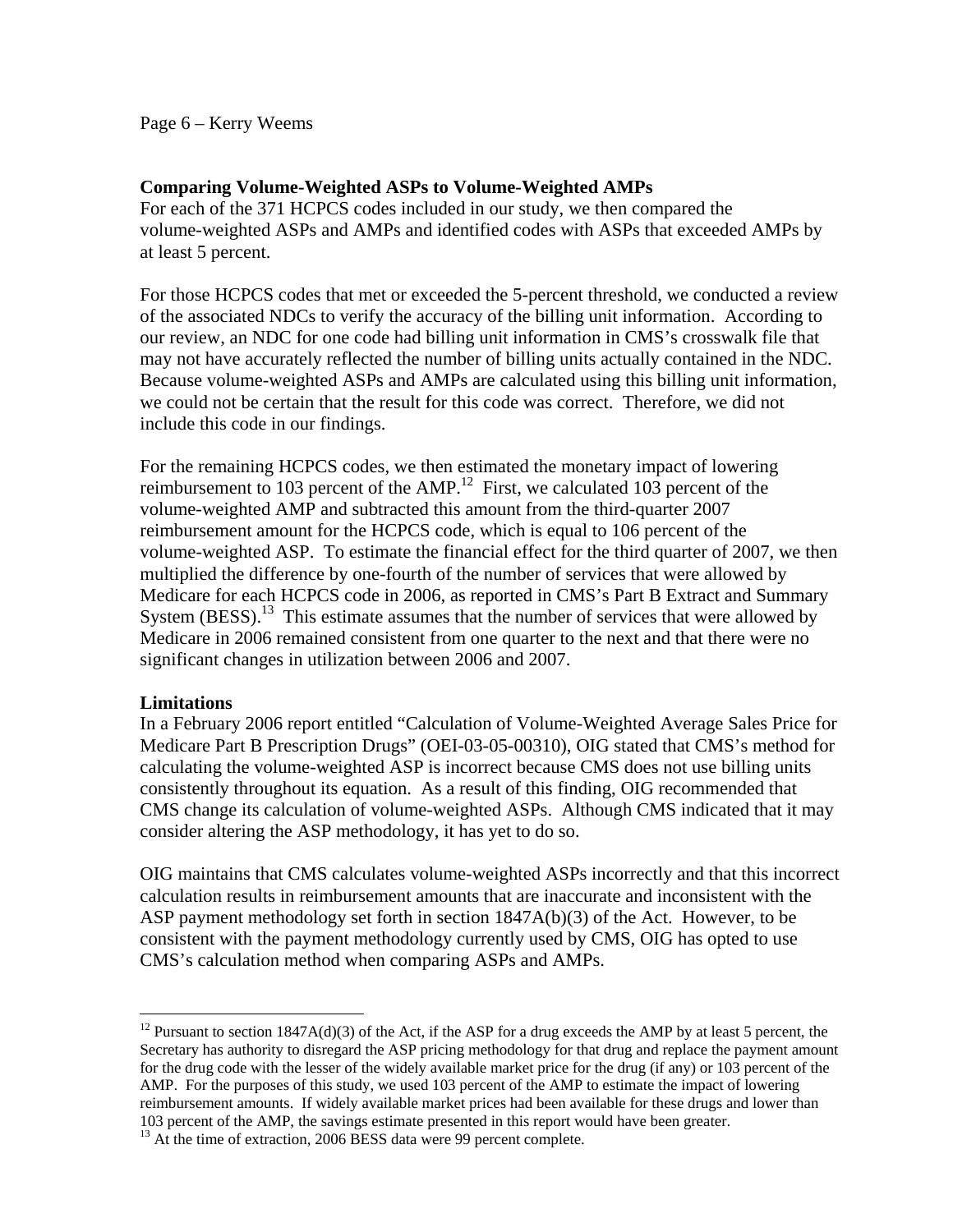Page 7 – Kerry Weems

We also note that the definition of AMP changed in January 2007, such that AMPs must now be determined without regard to customary prompt pay discounts.<sup>14</sup> Because manufacturers are still required to include customary prompt pay discounts in their ASP calculations, the dynamic between ASPs and AMPs may be different in this report as compared to previous OIG reports monitoring ASPs and AMPs.

### **Standards**

This study was conducted in accordance with the "Quality Standards for Inspections" issued by the President's Council on Integrity and Efficiency and the Executive Council on Integrity and Efficiency.

## **RESULTS**

 $\overline{a}$ 

## **For 34 of 371 HCPCS Codes Reviewed, the Volume-Weighted ASP Exceeded the Volume-Weighted AMP by at Least 5 Percent**

Consistent with sections 1847A(d)(2)(B) and 1847A(d)(3) of the Act, OIG compared ASPs and AMPs to identify instances in which the ASP for a particular drug exceeded the AMP by a threshold of 5 percent. In the first quarter of 2007, 34 of the 371 HCPCS codes included in our review (9 percent) met or surpassed this 5-percent threshold. A list of the 34 HCPCS codes, their descriptions, and their HCPCS dosage amounts is presented in Appendix C.

20 percent or more, with ASPs for 5 of these exceeding AMPs by more than 50 percent.<sup>15</sup> Table 1 below describes the extent to which ASPs exceeded AMPs for the 34 HCPCS codes. For 15 of the 34 codes, volume-weighted ASPs exceeded volume-weighted AMPs by

| <b>Percentage Difference</b><br><b>Between ASP and AMP</b> | Number of<br><b>HCPCS Codes</b> |
|------------------------------------------------------------|---------------------------------|
| 5.00%-9.99%                                                | 11                              |
| 10.00%-19.99%                                              | 8                               |
| 20.00%-29.99%                                              | 6                               |
| 30.00%-39.99%                                              | 4                               |
| 40.00%-49.99%                                              | O                               |
| 50.00%-59.99%                                              | 1                               |
| 60.00%-69.99%                                              | ი                               |
| 70.00%-79.99%                                              | 1                               |
| 80.00%-89.99%                                              | ი                               |
| 90.00%-99.99%                                              | O                               |
| 100% and above                                             | 3                               |
| Total                                                      | 34                              |

|  |  |  | Table 1: Extent to Which ASPs Exceeded AMPs for 34 HCPCS Codes |  |  |  |  |
|--|--|--|----------------------------------------------------------------|--|--|--|--|
|--|--|--|----------------------------------------------------------------|--|--|--|--|

Source: OIG analysis of first-quarter 2007 ASP and AMP data, 2007.

<sup>&</sup>lt;sup>14</sup> Section  $6001(c)(1)$  of the DRA and Medicaid Drug Rebate Program Bulletin for Participating Drug Manufacturers, Release No. 76, December 15, 2006.<br><sup>15</sup> Because of the confidential nature of ASP data, OIG is not publicly providing the exact percentages for each

of the 34 HCPCS codes.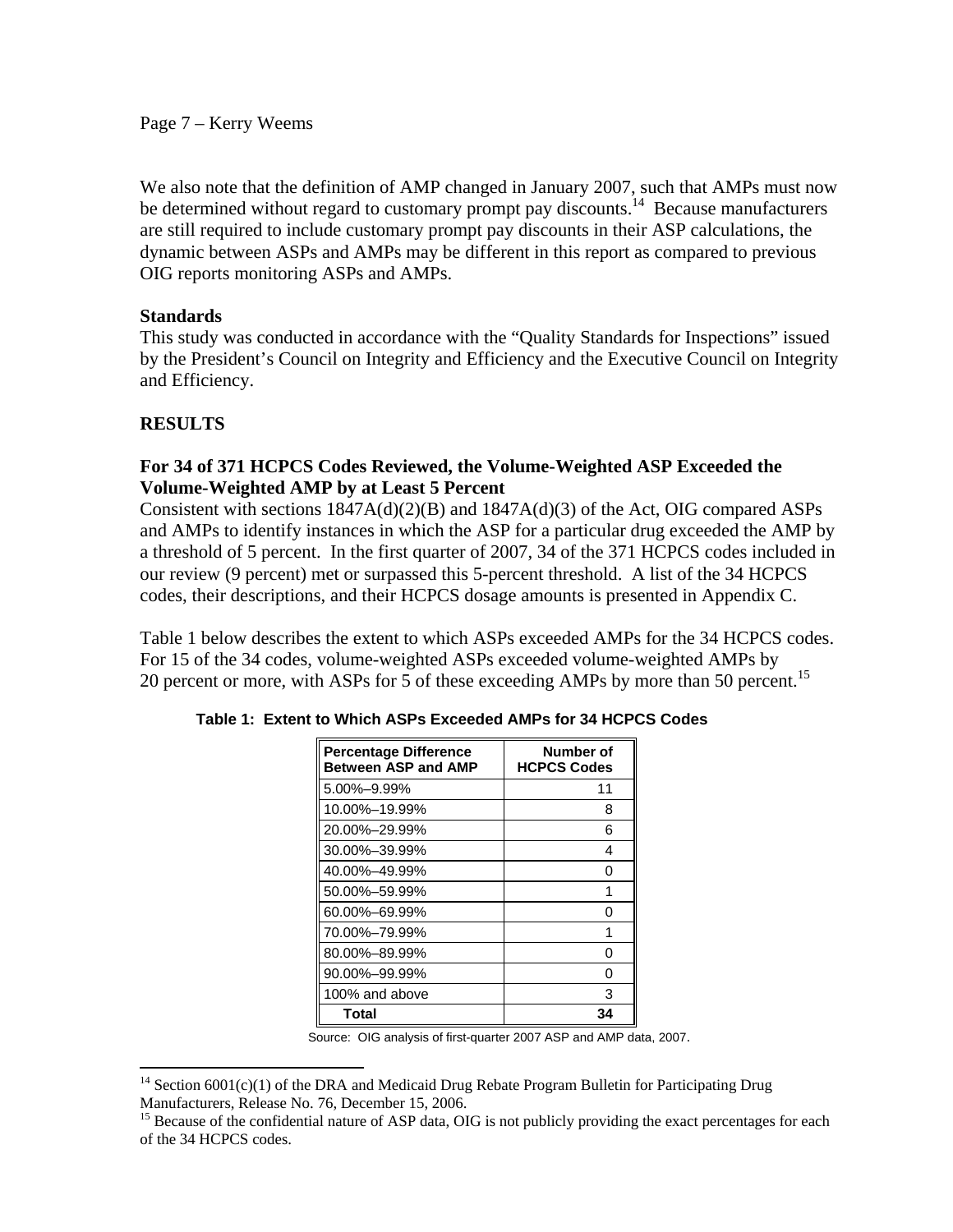#### Page 8 – Kerry Weems

Twenty of the thirty-four HCPCS codes were previously identified by OIG as having ASPs that exceeded the AMPs by at least 5 percent. ASPs for three HCPCS codes (J2545, J3410, and J9360) exceeded AMPs by at least 5 percent in each of OIG's four reports comparing ASPs and AMPs, dating back more than 2.5 years. For an additional seven HCPCS codes, ASPs exceeded AMPs by at least 5 percent in three of OIG's four pricing comparisons. Table 2 below presents a breakdown of the 20 HCPCS codes that previously met the threshold for price adjustments.

| <b>HCPCS</b> | OIG Comparisons of ASPs and AMPs |                              |                               |                              |  |  |
|--------------|----------------------------------|------------------------------|-------------------------------|------------------------------|--|--|
| Code         | <b>First Quarter</b><br>2007     | <b>Third Quarter</b><br>2006 | <b>Fourth Quarter</b><br>2005 | <b>Third Quarter</b><br>2004 |  |  |
| J2545        | X                                | X                            | X                             | X                            |  |  |
| J3410        | X                                | Χ                            | X                             | Χ                            |  |  |
| J9360        | X                                | Χ                            | X                             | X                            |  |  |
| J3475        | X                                | X                            | X                             |                              |  |  |
| J7620        | X                                | X                            | X                             |                              |  |  |
| J9000        | X                                | X                            | X                             |                              |  |  |
| J9214        | Χ                                | X                            | X                             |                              |  |  |
| J1364        | X                                | X                            |                               | X                            |  |  |
| J1940        | Χ                                | X                            |                               | Χ                            |  |  |
| J2690        | X                                |                              | X                             | X                            |  |  |
| J0456        | X                                | X                            |                               |                              |  |  |
| J1790        | X                                | X                            |                               |                              |  |  |
| J2321        | X                                | X                            |                               |                              |  |  |
| J3010        | X                                | X                            |                               |                              |  |  |
| J3230        | X                                | X                            |                               |                              |  |  |
| J7500        | X                                | X                            |                               |                              |  |  |
| J7608        | X                                | X                            |                               |                              |  |  |
| J8560        | x                                | X                            |                               |                              |  |  |
| J9065        | X                                | X                            |                               |                              |  |  |
| J0770        | Χ                                |                              |                               | X                            |  |  |

**Table 2: Twenty HCPCS Codes That Met the 5-Percent Threshold in First Quarter 2007 as Well as Previous Quarters** 

Source: OIG analysis of ASP and AMP data from first quarter 2007, third quarter 2006, fourth quarter 2005, and third quarter 2004.

Lowering reimbursement amounts for the 34 HCPCS codes to 103 percent of the AMPs would have reduced Medicare allowances by an estimated \$9 million in the third quarter of 2007. Sections 1847A(d)(3)(A) and (B) of the Act provide that the Secretary may disregard the ASP pricing methodology for a drug with an ASP that exceeds the AMP by at least 5 percent. Pursuant to section  $1847A(d)(3)(C)$  of the Act, "... the Secretary shall, effective as of the next quarter, substitute for the amount of payment . . . the lesser of (i) the widely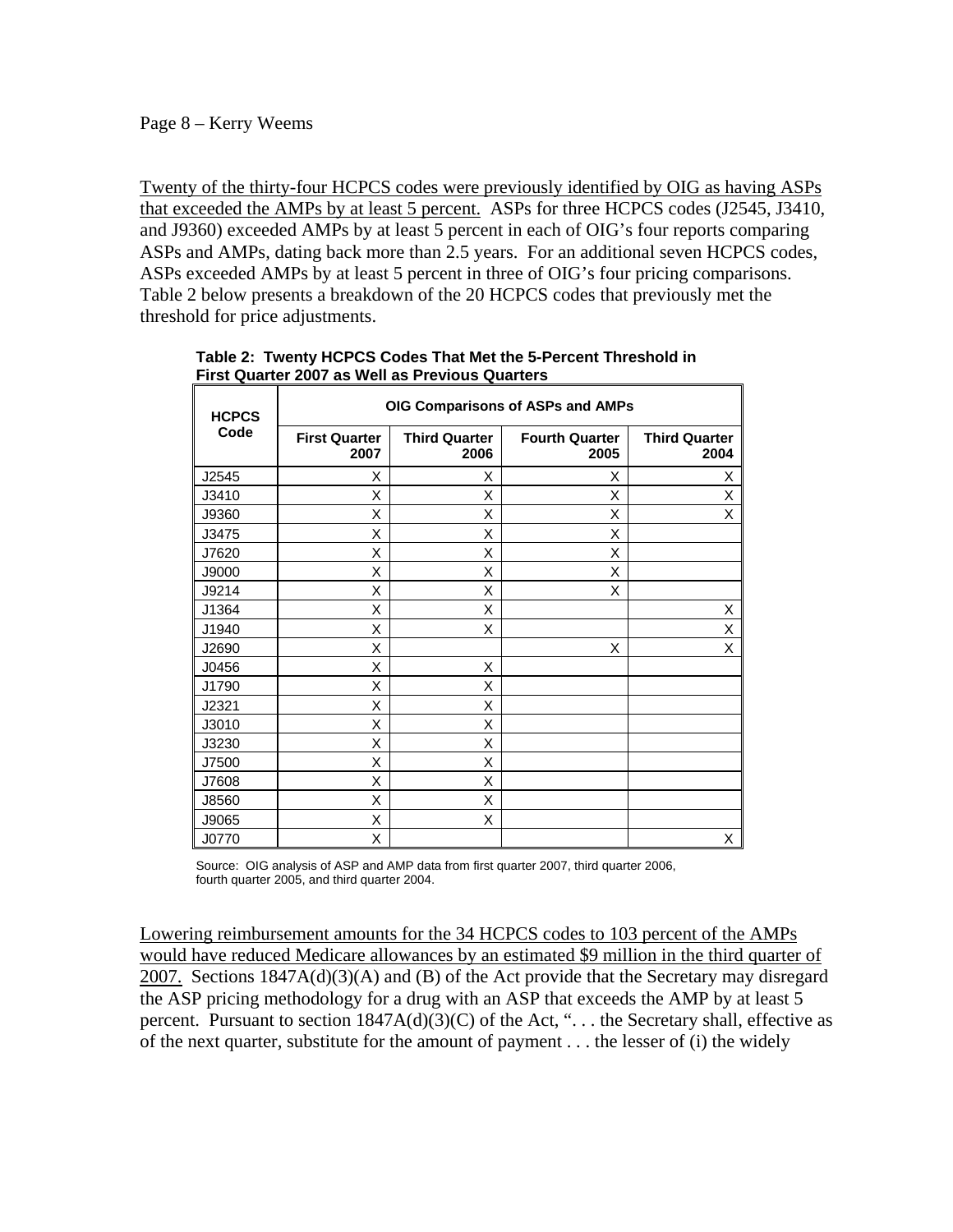#### Page 9 – Kerry Weems

expenditures would have been reduced by \$9 million in that quarter.<sup>17</sup> available market price . . . (if any); or (ii) 103 percent of the average manufacturer price. . . "<sup>16</sup> In this study, we identified 34 HCPCS codes that met or exceeded the 5-percent threshold specified in the Act. If reimbursement amounts for these 34 codes were based on 103 percent of the AMPs during the third quarter of 2007, we estimate that Medicare

One of the thirty-four HCPCS codes, J7620, accounted for almost 80 percent of the \$9 million. If the reimbursement amount for this one code were based on 103 percent of the AMP during the third quarter of 2007, Medicare expenditures would have been reduced by an estimated \$7 million. The ASP for this code also exceeded the AMP by at least 5 percent in two previous OIG reports, which compared prices from the third quarter of 2006 and the fourth quarter of 2005, respectively. As in this current review, the estimated savings for HCPCS code J7620 accounted for the largest single share of the total savings identified in each of the other two OIG pricing comparisons. In those reports, OIG estimated that lowering reimbursement for J7620 to 103 percent of AMP would have reduced Medicare expenditures by \$8 million in the first quarter of 2007 and \$6 million in the second quarter of 2006.

## **CONCLUSION**

 $\overline{a}$ 

For the purpose of monitoring Medicare reimbursement amounts based on ASPs and consistent with sections  $1847A(d)(2)(B)$  and  $1847A(d)(3)$  of the Act, OIG compared ASPs to AMPs to identify instances in which the ASP for a particular drug exceeded the AMP by a threshold of 5 percent. This review is the fourth such comparison conducted by OIG, and we identified 34 HCPCS codes that are eligible for price adjustments under authority of the Secretary. Of these 34 codes, 20 were previously identified by OIG as having ASPs that exceeded the AMPs by at least 5 percent. Three of these HCPCS codes have met the threshold for price adjustments in all four OIG studies comparing ASPs and AMPs.

If you have any questions, please do not hesitate to contact me, or one of your staff may contact Sue Nonemaker, Director, Evaluation Planning and Support, at (202) 619-0485 or through e-mail [Sue.Nonemaker@oig.hhs.gov]. To facilitate identification, please refer to memorandum report number OEI-03-07-00530 in all correspondence.

 103 percent of the AMP, the savings estimate presented in this report would have been greater.  $16$  For the purposes of this study, we used 103 percent of the AMP to estimate the impact of lowering reimbursement amounts. If widely available market prices had been available for these drugs and lower than

<sup>&</sup>lt;sup>17</sup> This savings estimate is based on one-fourth of the number of estimated services allowed by Medicare for each HCPCS code in 2006. One HCPCS code, Q0176, was not listed in the 2006 BESS data. Therefore, we could not estimate savings for this code.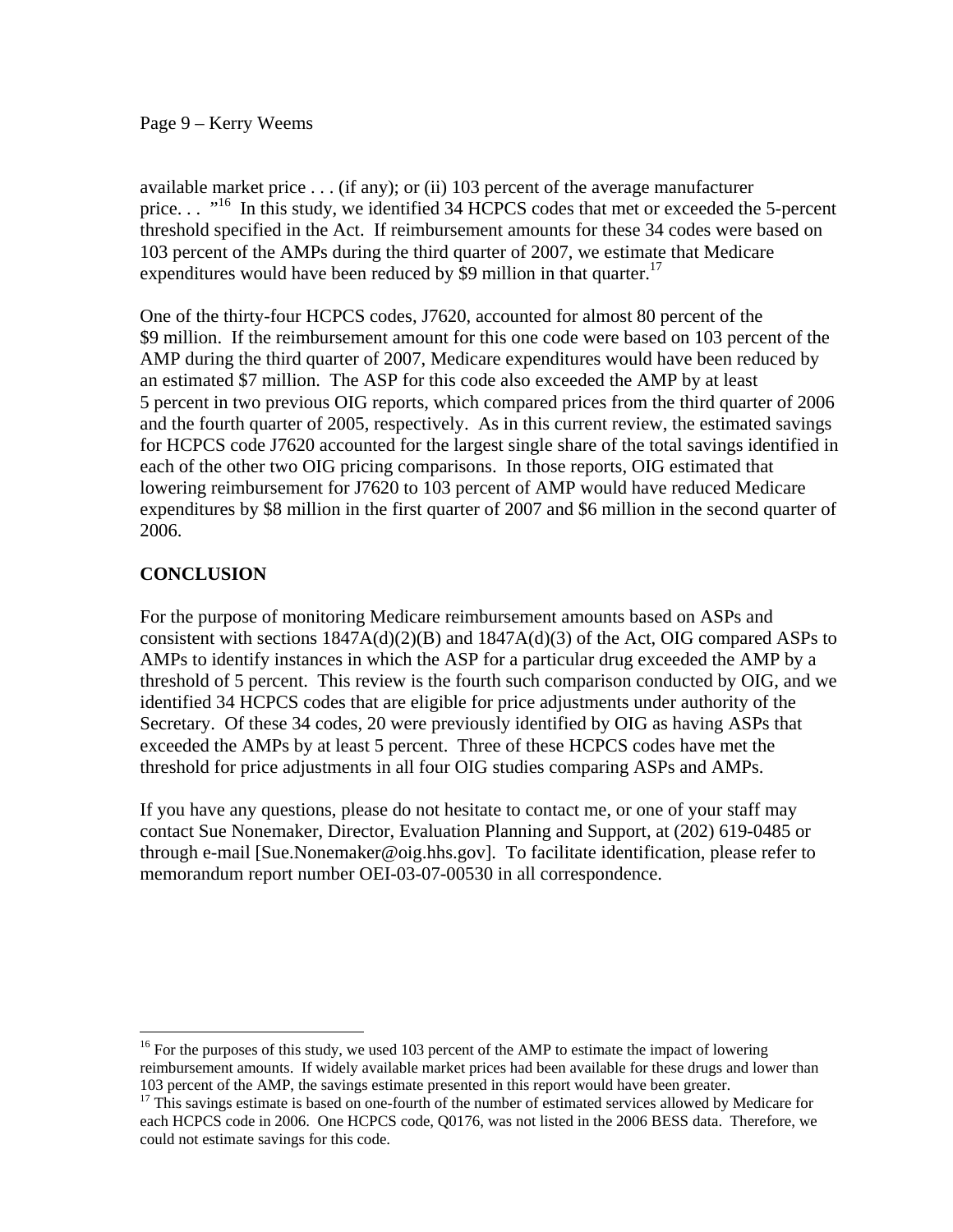## **APPENDIX A**

### **Description of Previous Office of Inspector General Reports Comparing Average Sales Prices and Average Manufacturer Prices**

In April 2006, the Office of Inspector General (OIG) released the first of its reports comparing average sales prices (ASP) to average manufacturer prices (AMP). That report, entitled "Monitoring Medicare Part B Drug Prices: A Comparison of Average Sales Prices to Average Manufacturer Prices" (OEI-03-04-00430), identified 51 Healthcare Common Procedure Coding System (HCPCS) codes with ASPs that exceeded AMPs by at least 5 percent in the third quarter of 2004. Because OIG's review was conducted using data submitted during the initial implementation phase of the ASP methodology, the Centers for Medicare & Medicaid Services (CMS) opted not to take action in response to OIG's findings.

Three months later, OIG released a second report comparing ASPs to AMPs, entitled "Comparison of Fourth-Quarter 2005 Average Sales Prices to Average Manufacturer Prices: Impact on Medicare Reimbursement for Second Quarter 2006" (OEI-03-06-00370). According to this follow-up study, which used data from the fourth quarter of 2005, 46 of 341 HCPCS codes had ASPs that exceeded AMPs by at least 5 percent. Twenty of these forty-six codes had also met the 5-percent threshold in OIG's initial pricing comparison of third-quarter 2004 ASPs and AMPs.

In July 2007, OIG released its third comparison between ASPs and AMPs, entitled "Comparison of Third-Quarter 2006 Average Sales Prices to Average Manufacturer Prices: Impact on Medicare Reimbursement for First Quarter 2007" (OEI-03-07-00140). This report identified 39 of 326 HCPCS codes with ASPs that exceeded AMPs by at least 5 percent in the third quarter of 2006. Of these 39 codes, 4 met the threshold for price adjustments in all three of OIG's studies comparing ASPs and AMPs. An additional eight HCPCS codes were previously eligible for price adjustments as a result of OIG's second report. OIG recommended that CMS adjust Medicare reimbursement amounts for the 39 codes meeting the 5-percent threshold in the third quarter of 2006.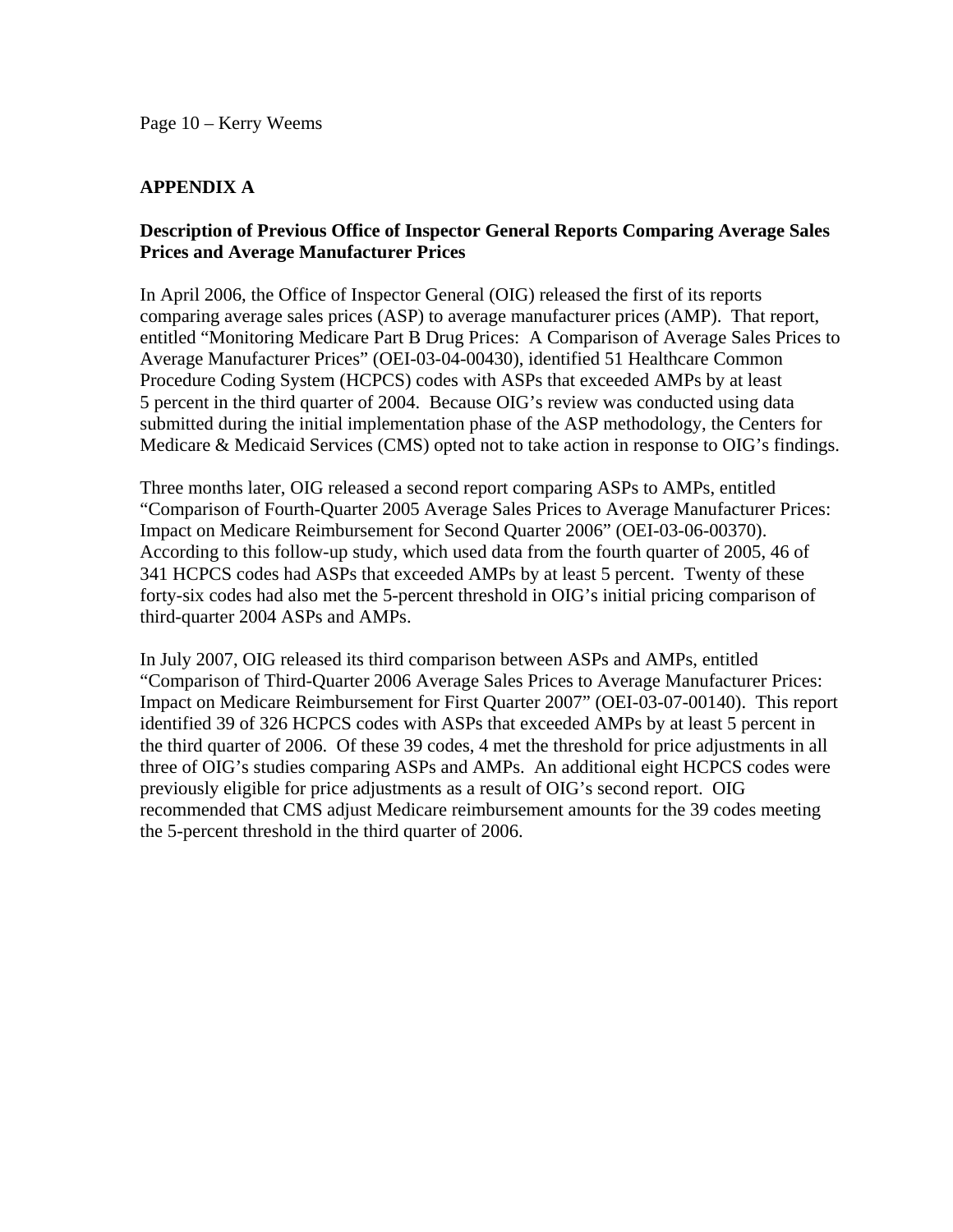Page 11 – Kerry Weems

## **APPENDIX B**

### **Equation Used by the Centers for Medicare & Medicaid Services To Calculate Volume-Weighted Average Sales Prices**

In the following equation, a "unit" is defined as the entire amount of the drug contained in the national drug code (NDC):



The Centers for Medicare & Medicaid's (CMS) calculation of volume-weighted average sales prices (ASP) is discussed in greater detail in the Office of Inspector General (OIG) report, "Calculation of Volume-Weighted Average Sales Price for Medicare Part B Prescription Drugs" (OEI-03-05-00310). This report found that CMS's method for calculating volume-weighted ASPs is incorrect because CMS does not use billing units consistently throughout its equation. Therefore, OIG recommended that CMS adopt an alternate method for calculating volume-weighted ASPs. Although CMS indicated that it may consider altering the ASP methodology, it has yet to do so.